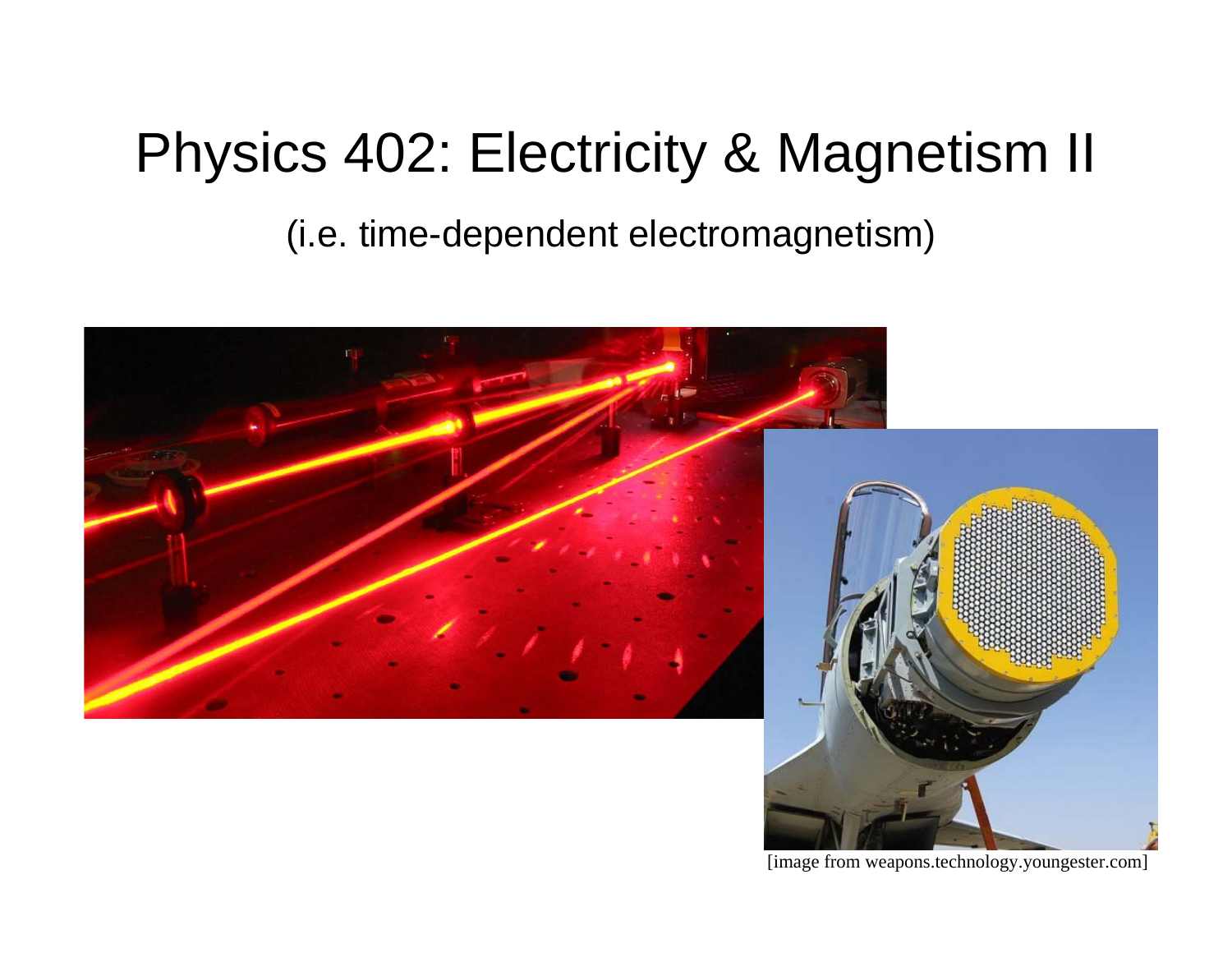## **Instructors Instructors**

**NO** PHOTO

### **Prof. Seth Aubin**

Office: room 255, Small Hall, tel: 1-3545 Lab: room 069, Small Hall (new wing), tel: 1-3532 e-mail: saaubi@wm.edu web:<http://www.physics.wm.edu/~saubin/index.html>

## **Andrew J. Pyle**

Office: room 220B, Small Hall e-mail: [ajpyle@email.wm.edu](mailto:ajpyle@email.wm.edu)

## **Daniel Salmon**

Office: room 220B, Small Hall e-mail: [dasalmon@email.wm.edu](mailto:dasalmon@email.wm.edu)

### **Office hours:**

Aubin: Wednesday 5-6 pm Pyle: Wednesday 11:30am-12:30pm Salmon: Monday 11am-noon



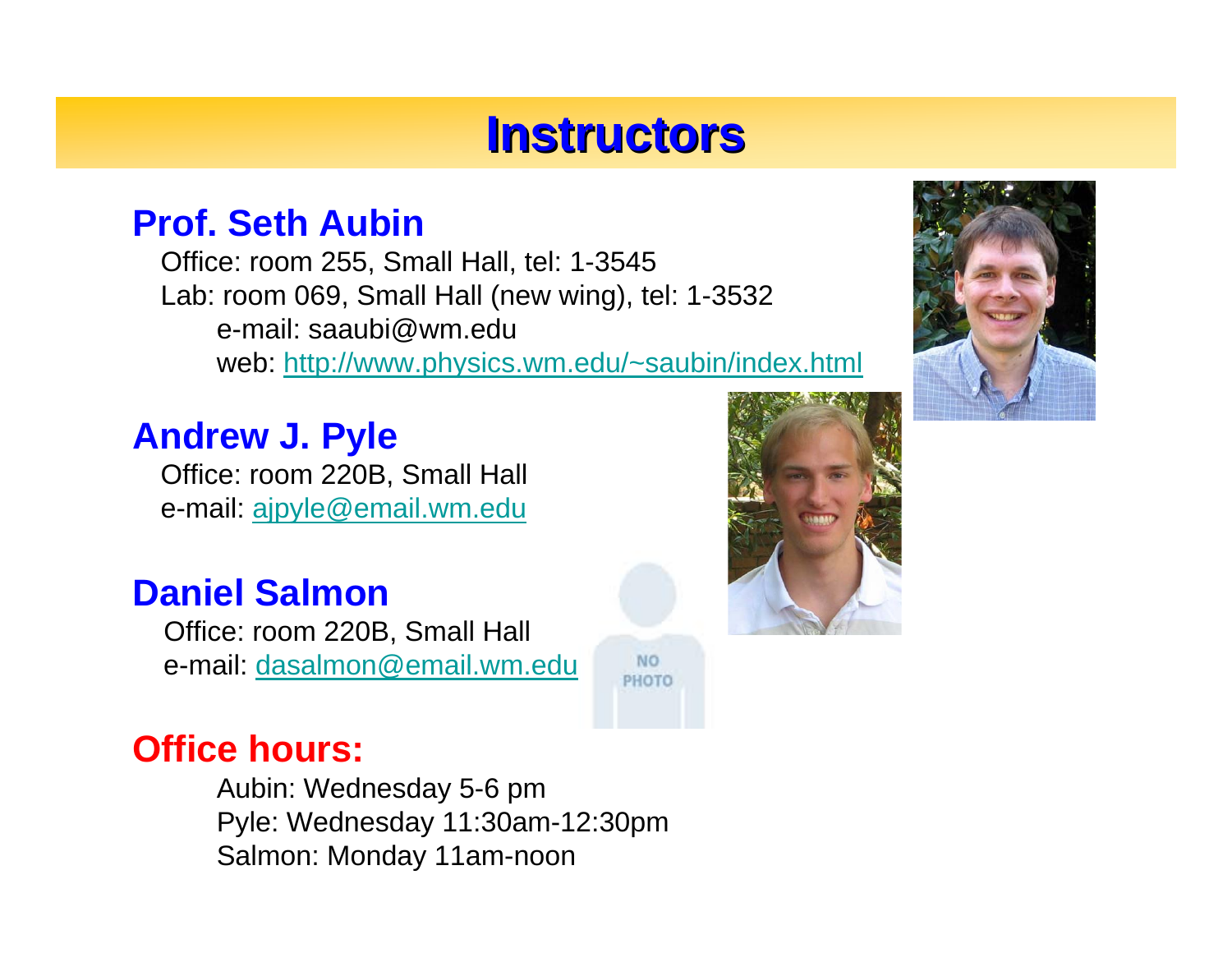# **Course Objectives Course Objectives**

## Introduce the basic *physics* and *applications* of **time-dependent electromagnetic fields**.

The course will cover the following topics:

- Electromotive force, Faraday's law
- Ohm's law, inductance
- Maxwell's equations, Maxwell stress tensor
- Electromagnetic field momentum, energy, and Poynting vector
- Electromagnetic waves in vacuum and matter
- Electromagnetic potentials, gauges, retarded potentials
- Waveguides and transmission lines
- Optics and diffraction theory
- Dipole radiation, radiation reaction
- Relativistic electrodynamics, Fμν, covariance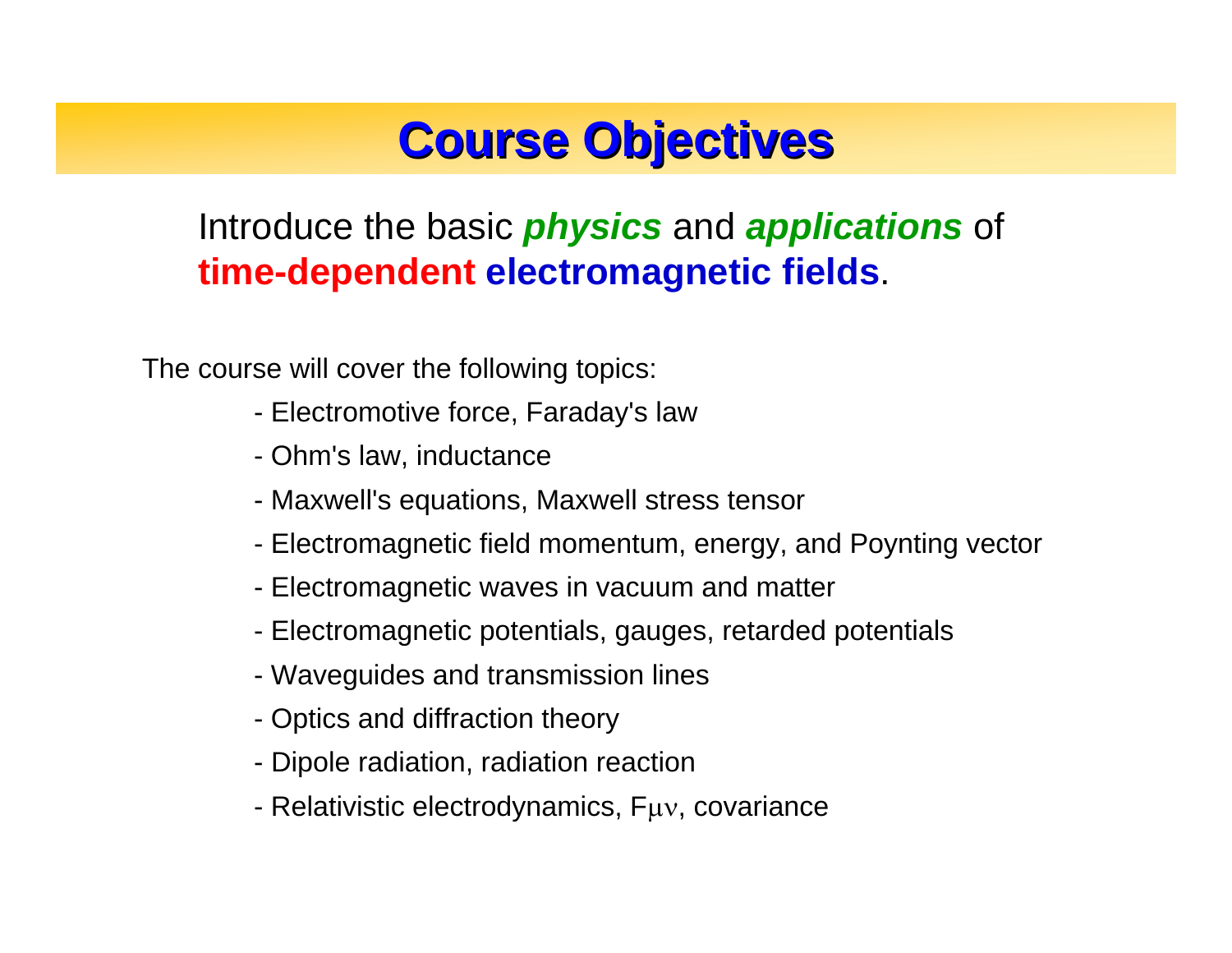# **Statics vs. Dynamics: Applications Statics vs. Dynamics: Applications**

Time-independent E&M (PHYS 401): - understand magnets.

- 
- calculate electrical circuits.
- (… at low frequencies)
- understand static electricity on a balloon ... free charges are rare !!!
- low energy ion beams.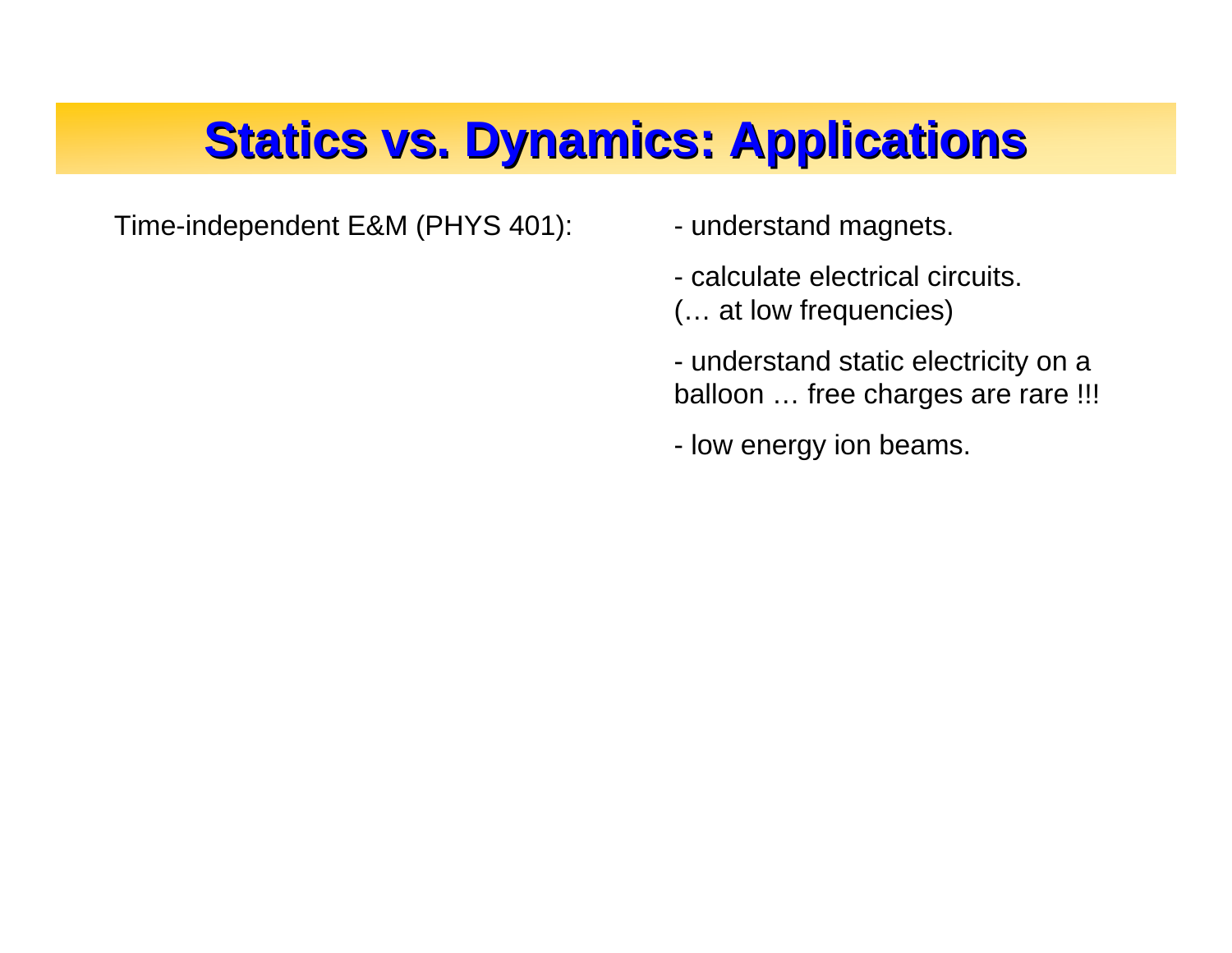# **Statics vs. Dynamics: Applications Statics vs. Dynamics: Applications**

Time-independent E&M (PHYS 401): - understand magnets.

Time-dependent E&M (PHYS 402): - antennas, radio, radar ...



- 
- calculate electrical circuits.
- (… at low frequencies)
- understand static electricity on a balloon ... free charges are rare !!!
- low energy ion beams.
- 
- … wireless, microwave ovens …
- all of optics.
- relativity, speed of light.
- first unification of forces/fields.  $\vec{E} \leftrightarrow \vec{B}$  $\leftrightarrow$
- modern particle accelerators.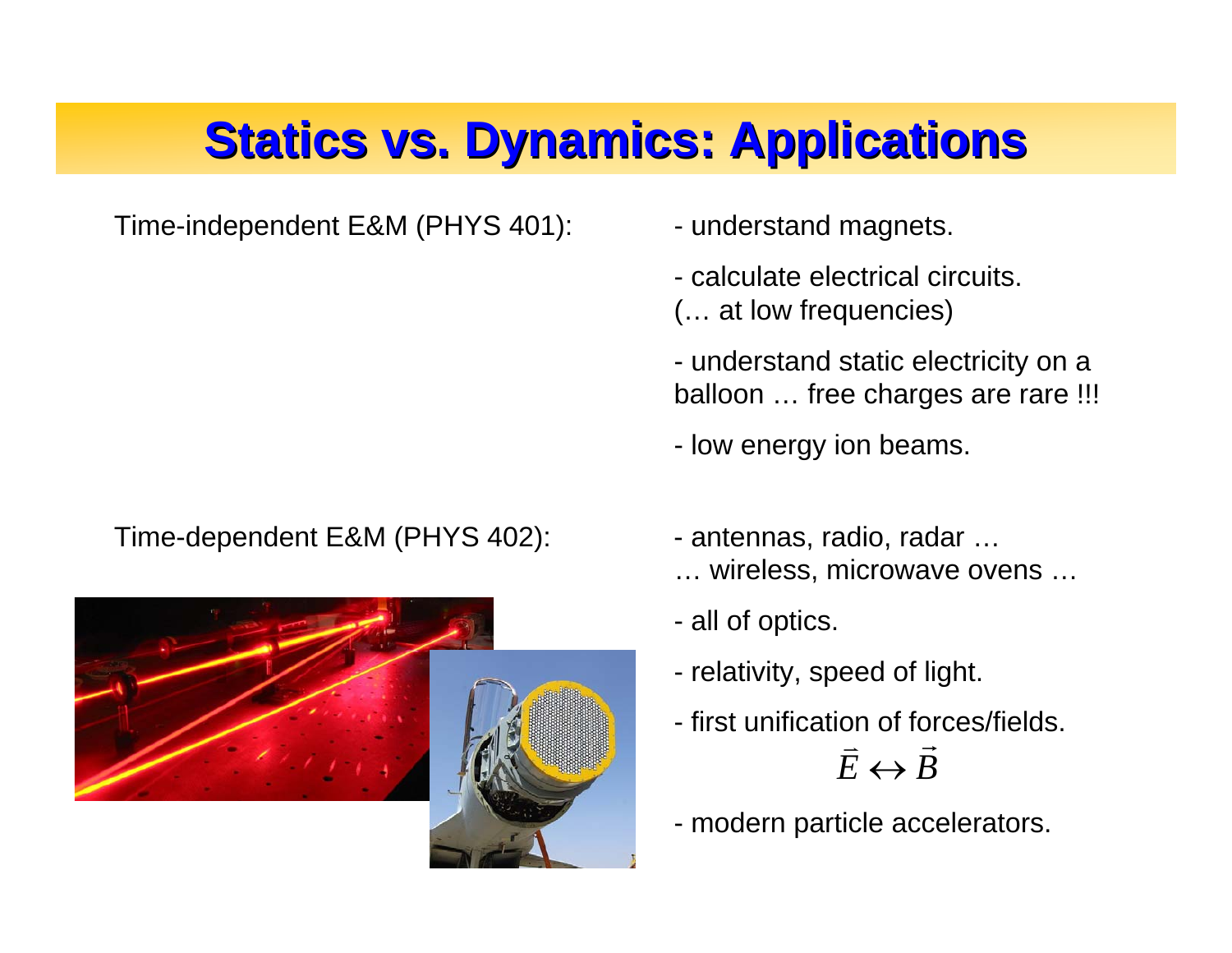#### **…a few more things about E&M a few more things about E&M**

¾ E&M is the most mathematically sophisticated theory in Physics. … except for quantum field theory.

- ¾Standard E&M theory can solve very hard/complex problems.
- $\triangleright$  E&M is generally the hardest part of graduate qualifying exams.
- $\triangleright$  Electrodynamics is an important part of the GRE.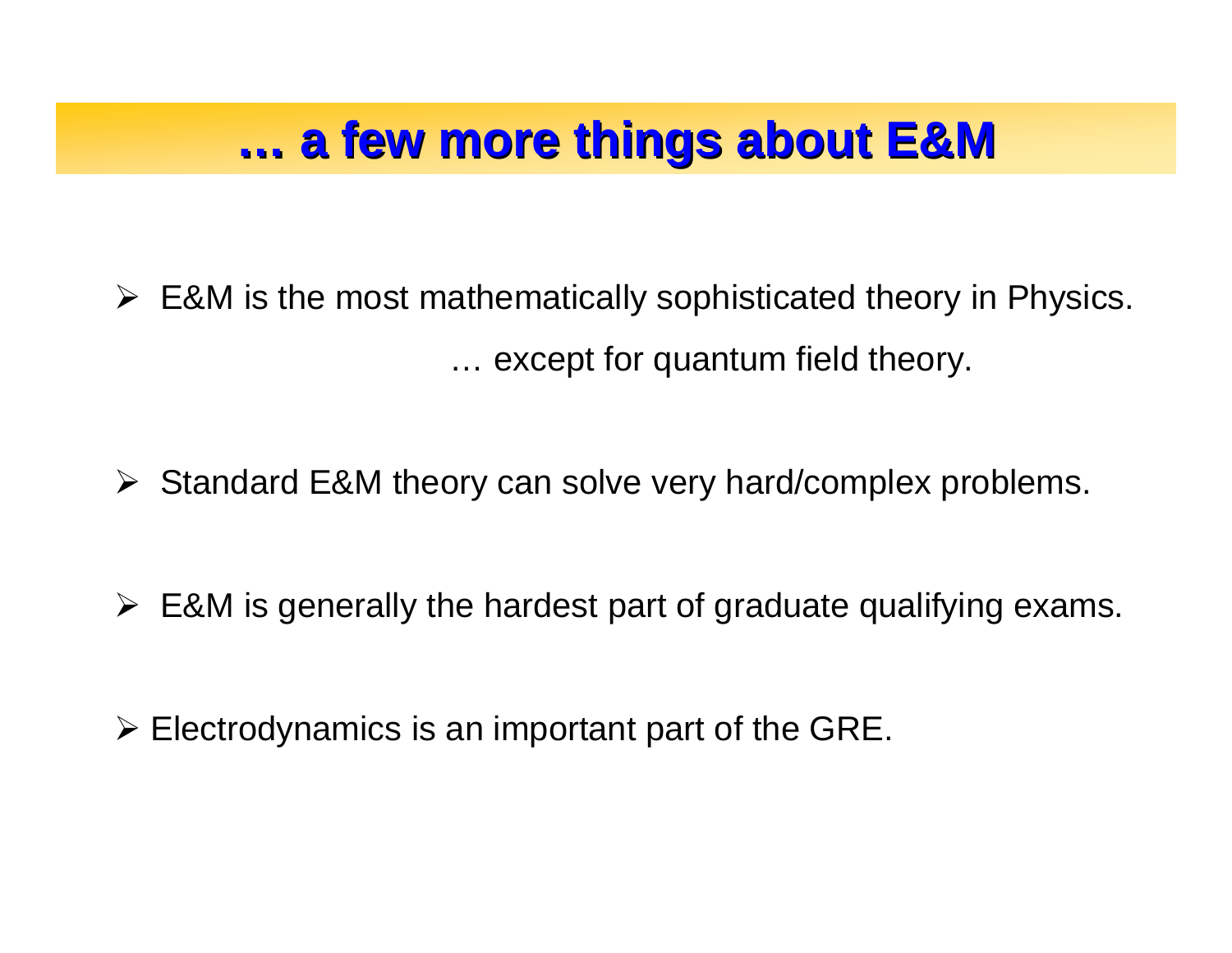## **Course Work Course Work**

- ¾ **Problem sets:** weekly.
- ¾ **Participation:** class attendance, classroom discussion, occasional quiz.
- ¾ **Midterm** (after fall break).
- ¾ **Final** covers all course material with emphasis on 2nd half of course.

#### Weighting:

| Problem sets:  | 45%  |
|----------------|------|
| Participation: | 10%  |
| Midterm:       | 15%  |
| Final Exam:    | 30%  |
| $Total =$      | 100% |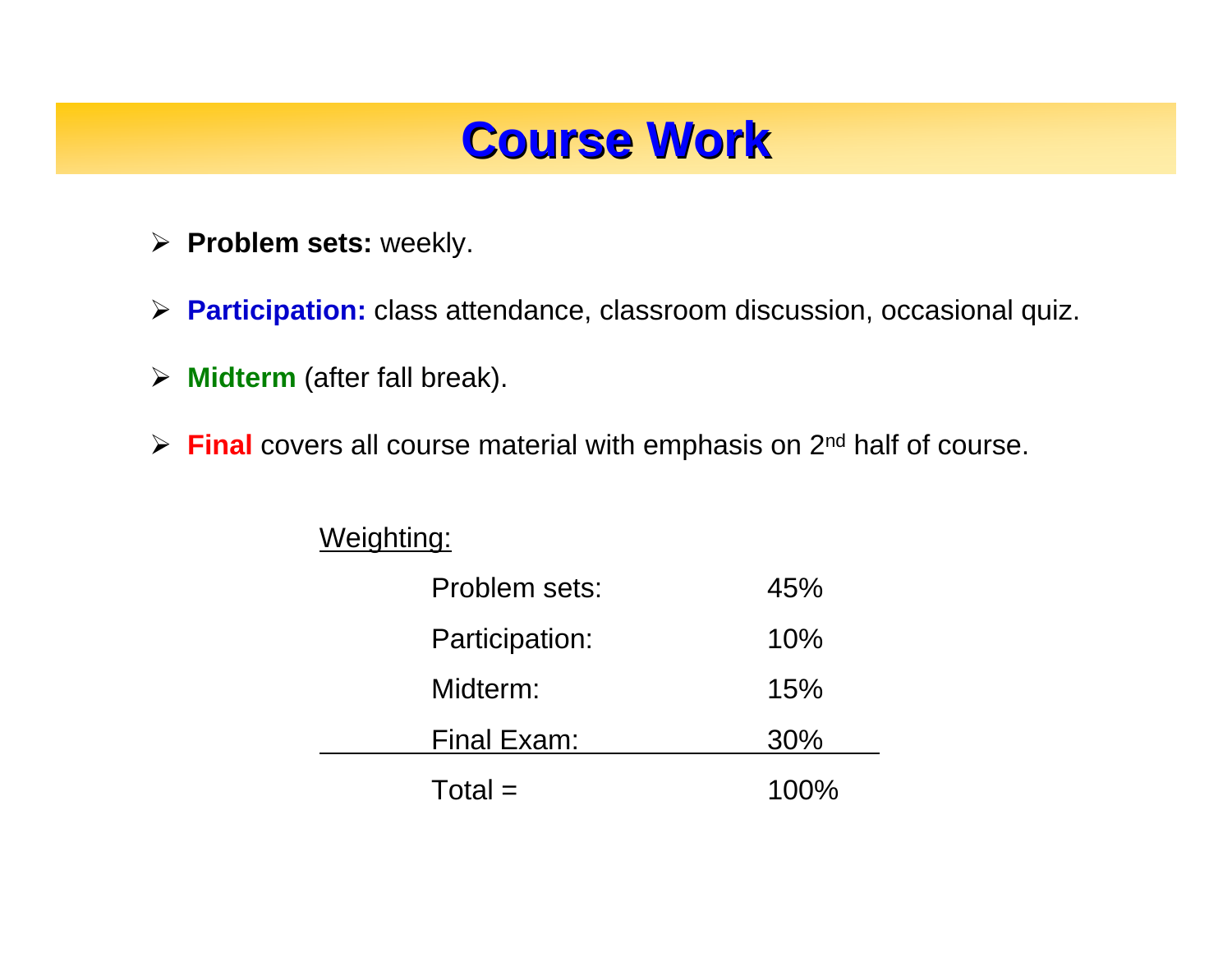## **References**

*Text:* Almost all of the course materials and problem sets will be taken from the following required text for the course:

## **Introduction to Electrodynamics** by D. Griffiths [Prentice-Hall (3rd ed., 1999)]

The rest of the course materials will be taken from the following texts:

**Classical Electrodynamics**, by J. D. Jackson.

**The Feynman Lectures on Physics**, by R. Feynman, R. Leighton, M. Sands.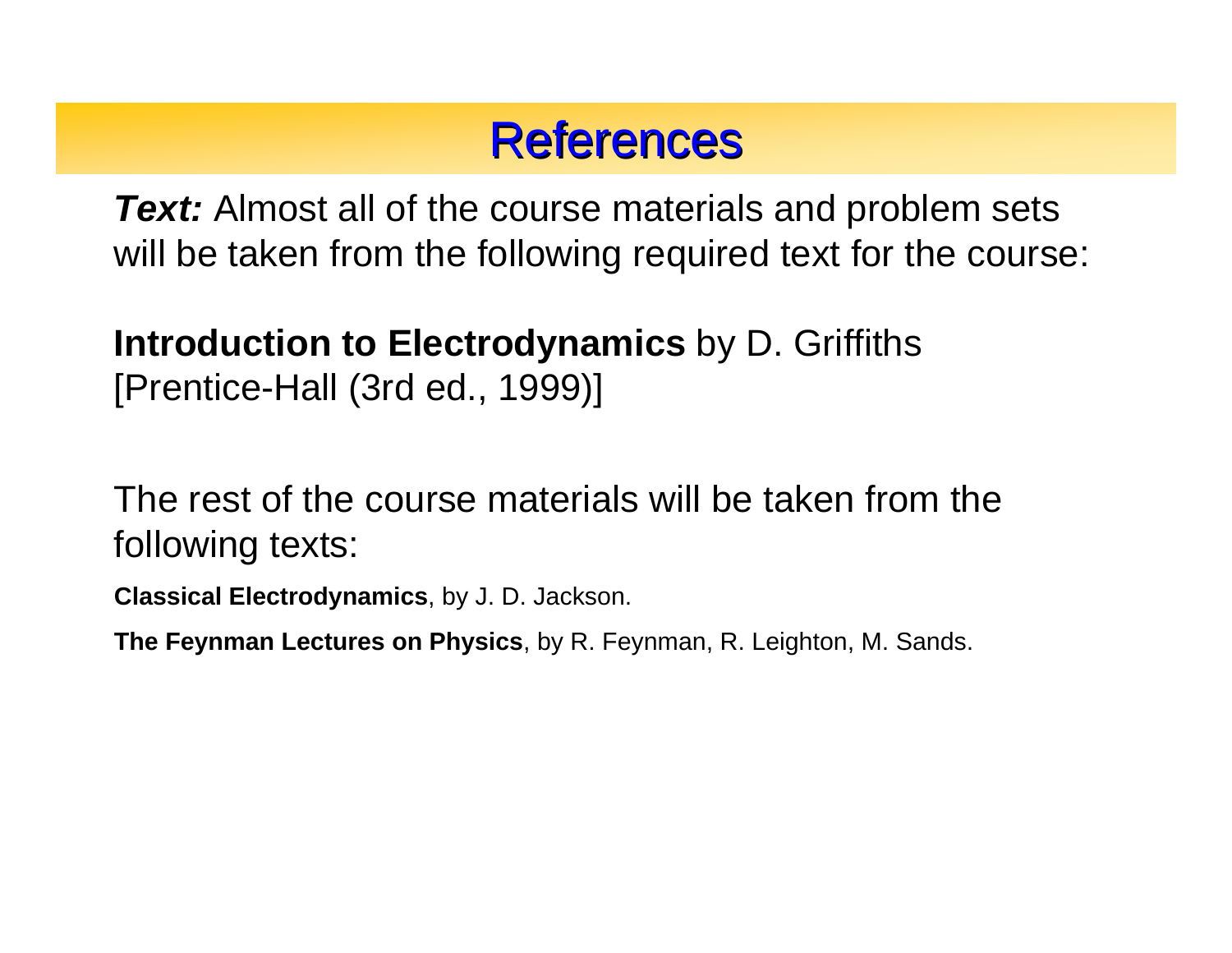

**Week 0: 8/30 Review of Electrostatics & Magnetostatics** Brief review of time independent electric & magnetic fields in vacuum and matter.

**Week 1: 9/4-6 Introduction to Electrodynamics** Faraday's law, Lenz's law, electromotive force, inductance.

**Week 2: 9/11-13 Maxwell's Equations** The unification of electricity & magnetism, displacement currents.

**Week 3: 9/18-20 Electromagnetic Momentum** Momentum of EM fields, Maxwell's stress tensor, Poynting vector.

**Week 4: 9/25-27 Electromagnetic Waves in Vacuum** Wave solutions to Maxwell's equations, light, and polarization.

**Week 5: 10/2-4 Introduction to Optics: EM waves in matter** Reflection and refraction at a dielectric interface.

**Week 6: 10/9-11 Optics continued** Brewster's angle, total internal reflection, EM waves in conductors. -------------------------------- Fall Break ---------------------------------

**Week 7: 10/18**

**Midterm**